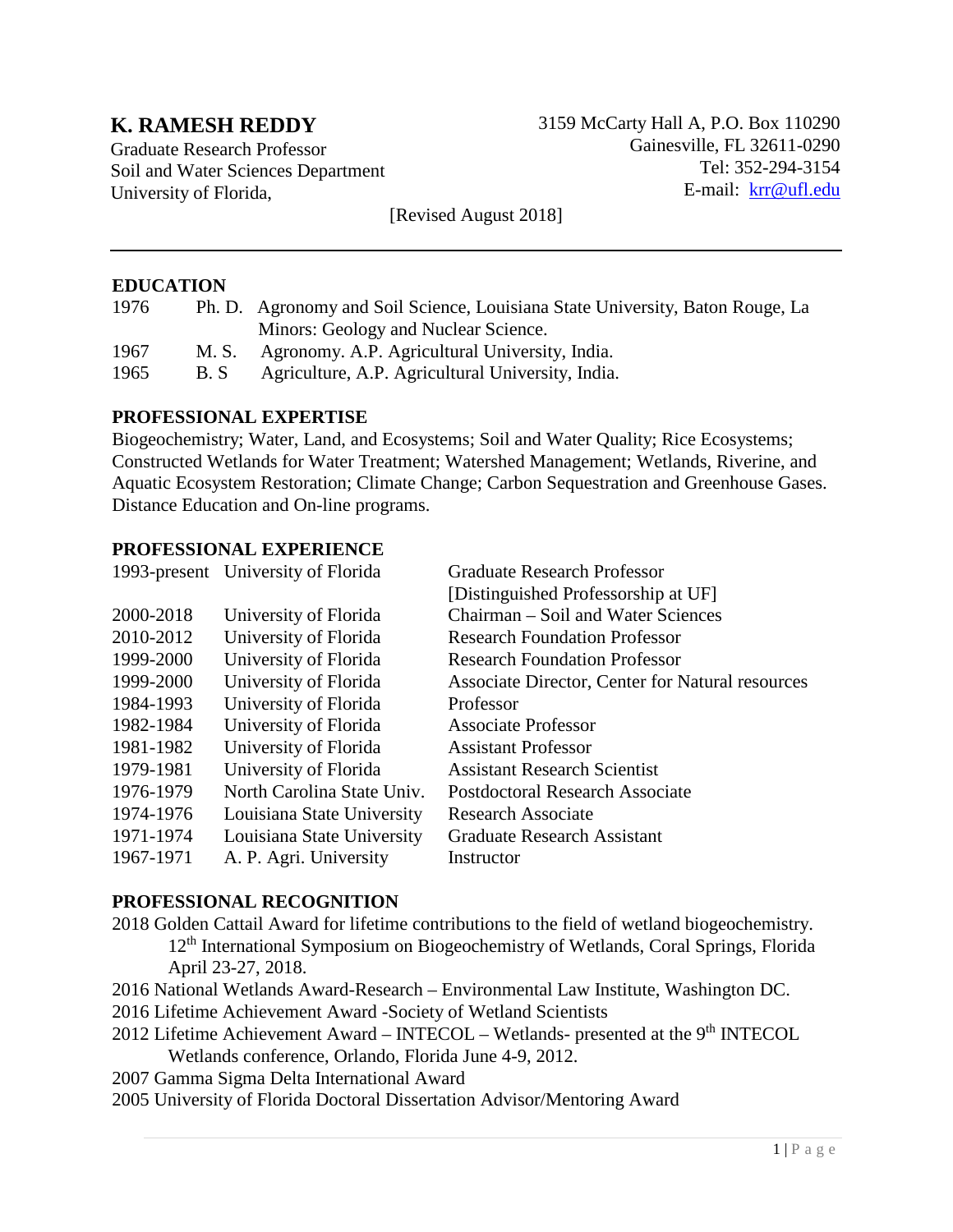2004 Fellow-World Innovation Foundation 2002 Sigma Xi Senior Faculty Research Award 2002 Environmental Quality Research Award, American Society of Agronomy 2001 Fellow - American Association for the Advancement of Science 2001 Soil Science Applied Research Award, Soil Science Society of America 1999-2001 and 2010-2012 - University of Florida Research Foundation Professor 1998- Edward Deevey Jr. Award, Florida Lake Management Society 1993 - Appointed as Graduate Research Professor (distinguished professorship) 1990, 1991, and 1992. University of Florida Research Award 1988 Fellow - Soil Science Society of America 1988 Fellow - American Society of Agronomy

## **ADMINISTRATIVE EXPERIENCE**

Chair of Soil and Water Sciences Department (July 1, 2000 – June 30, 2018) [\(http://soil.ifas.ufl.edu\)](http://soil.ifas.ufl.edu/).

The chair serves as the faculty's representative to the UF/IFAS administration, and the administration's representative to the faculty. The primary role of the chair is to develop excellence in various sub-disciplines of soil and water science by functioning as a leader and facilitator, guiding and overseeing the department's personnel in providing needed services to clientele in the State of Florida. The chair is responsible for development and coordination of teaching (College of Agriculture), research (Florida Agricultural Experiment Station) and extension (Florida Cooperative Extension Service) functions in the department and for disciplinary leadership and coordination with Center Directors of IFAS Research and Education Centers throughout the state with Soil and Water Science programs. Administrative duties include budgetary and personnel management related to the department's faculty, staff and students and to such service functions as the Analytical Research Laboratory and the Extension Soil Testing Laboratory.

My philosophy to providing leadership to the SWSD is simple, practical, and goal oriented with accountable products in teaching, research, and extension. For SWSD to be successful, it must promote excellence, maintain flexibility and viability, preserve quality, remain accountable, be relevant, and respond effectively to the clientele needs. For example, commitment to excellence does not mean that we can be all things to all people. However, all programs offered by SWSD must live up to their full potential for true excellence and integrity in addressing the most pressing needs of our clientele. As Chair of SWSD, with this philosophy I provided such a leadership by working with faculty in developing a productive and successful department that can compete for resources and funds and effectively meet the needs of our diverse clientele.

## **GRADUATE AND POST GRADUATE PROGRAM ACTIVITIES**

I introduced Wetland and Aquatic Systems Science as one of the research thrust area of the Soil and Water Sciences Department and developed a strong graduate program by recruiting students from various disciplines into the department. Many of my former graduate students and postdoctoral fellows now have active programs in universities, governmental agencies, and consulting companies.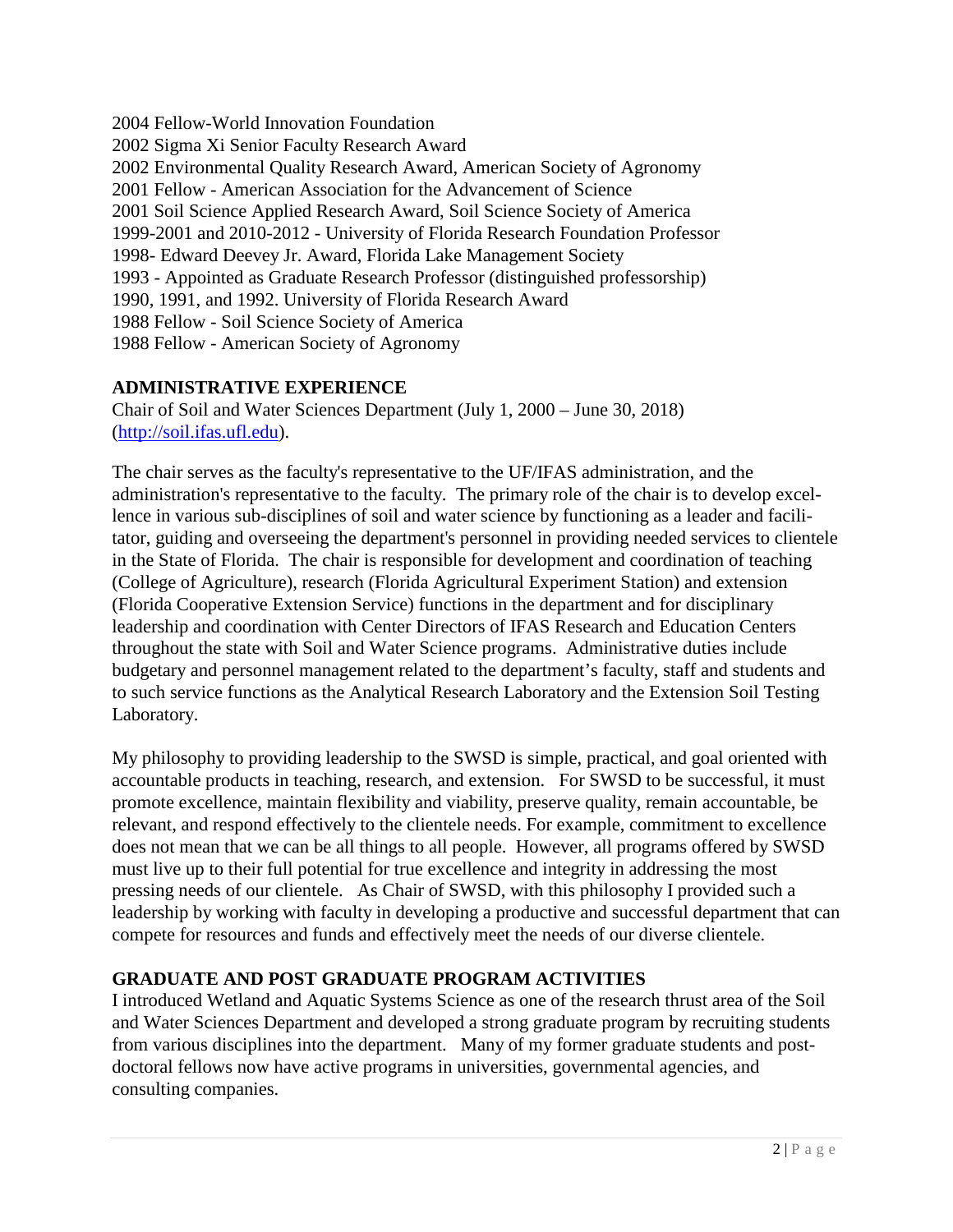**Chairman: M.S. Students:** R. Ogwada (1983); P. Burgoon (1988); L. Scinto (1989); D. Ivanoff, (1994); R. Heilman, (1995); A. Hoffner (1995); J. Martin (1995); G. McLatchy (1996); M. Fisher(1997); P. Inglett (1999); Q. Clark (2002); Michelle Rau (2002); Mayumi Seo (2002); Shannon Curtis (2004); Ryan Penton (2005); C. Bohall (2008); C. Catts (2007); C. Hicks (2008); E. Solchik (2009); and Stephanie Jamis (2017)

**Chairman: Ph.D. Students:** K. Moorhead (1986): S. Newman (1991); O. Olila (1992); P. Burgoon (1993); Y. Ann (1996); W. F. DeBusk (1996); L. Scinto (1997); E. M. D'Angelo (1998); J. R. White (1999); T. Chua (2000); M. Clark (2000); A. Wright (2002); Ron Corstanje (2003); P. Inglett (2005); J. Leader (2005); Todd Osborne (2005); Isabela Torres (2007); Matt Fisher (2007); Angelique Keppler (2007); Lynette Malecki (2007); Melisa Martin (2008); Rongzhong Ye (2010); A. Cheesman (2010); Kim Haryun (2010); Lisa Gardner (2012); Lucy Ngatia (2012); Kiara Winans (2012); Rupesh Bhomia (2013); Jing Hu (2014); Christine VanZomeren (2015); Anna Normand (2017); Hanh Nguyen (current); and Tracey Schafer (current).

**Additional Graduate Student Committees:** Since 1987, served on 130+ graduate student committees.

**Post doctoral fellows:** M. Agami; G. Bao; Mark Clark; I. Devai; O. Diaz; P. Gale; Philip Moore; Kevin Moorhead; A. Neori; S. Robinson; O. Olila; H. Pant; Joe Prenger; L. A. Schipper; M.L. Silveira, Ben Turner, John White, Ed Dunne; Patrick Inglett; Todd Osborne, Kanika Inglett; Brent Ballinger; Jing Hu; Tanmouy Bera (current) and Lilit Vardanyan (current).

Research Assistant Professors/Assistant Research Scientists

Paula Gale; Bill DeBusk; Joe Prenger; Mark Clark, John White, Ed Dunne, Todd Osborne, and Kanika Inglett (current).

#### **Current employers of former graduate students and post-doctoral associates** (selected examples):

Graduate students: R. Bhomia, Research Associate, University of Florida P. Burgoon, Sr. Environmental Engineer, Water Quality Engineering, Inc. WA T. Chua, Research Associate, University of Georgia M. Clark, Associate Professor, University of Florida Lisa G. Chambers, Assistant Professor, University of Central Florida Alex Cheesman, Post-doctoral Fellow, Smithsonian Tropical Research Institute, Panama R. Corstanje, Professor, Cranfield University, England W. F. DeBusk, Environmental Consultant, DB Environmental Lab E. M. D'Angelo, Associate Professor, University of Kentucky. Matt Fisher, Environmental Consultant, Seattle, WA Angelique Keppler, Senior Water Resource Scientist, AMEC P. W. Inglett, Associate Professor, University of Florida D. Ivanoff, Senior Environmental Scientist, South Florida Water Management District.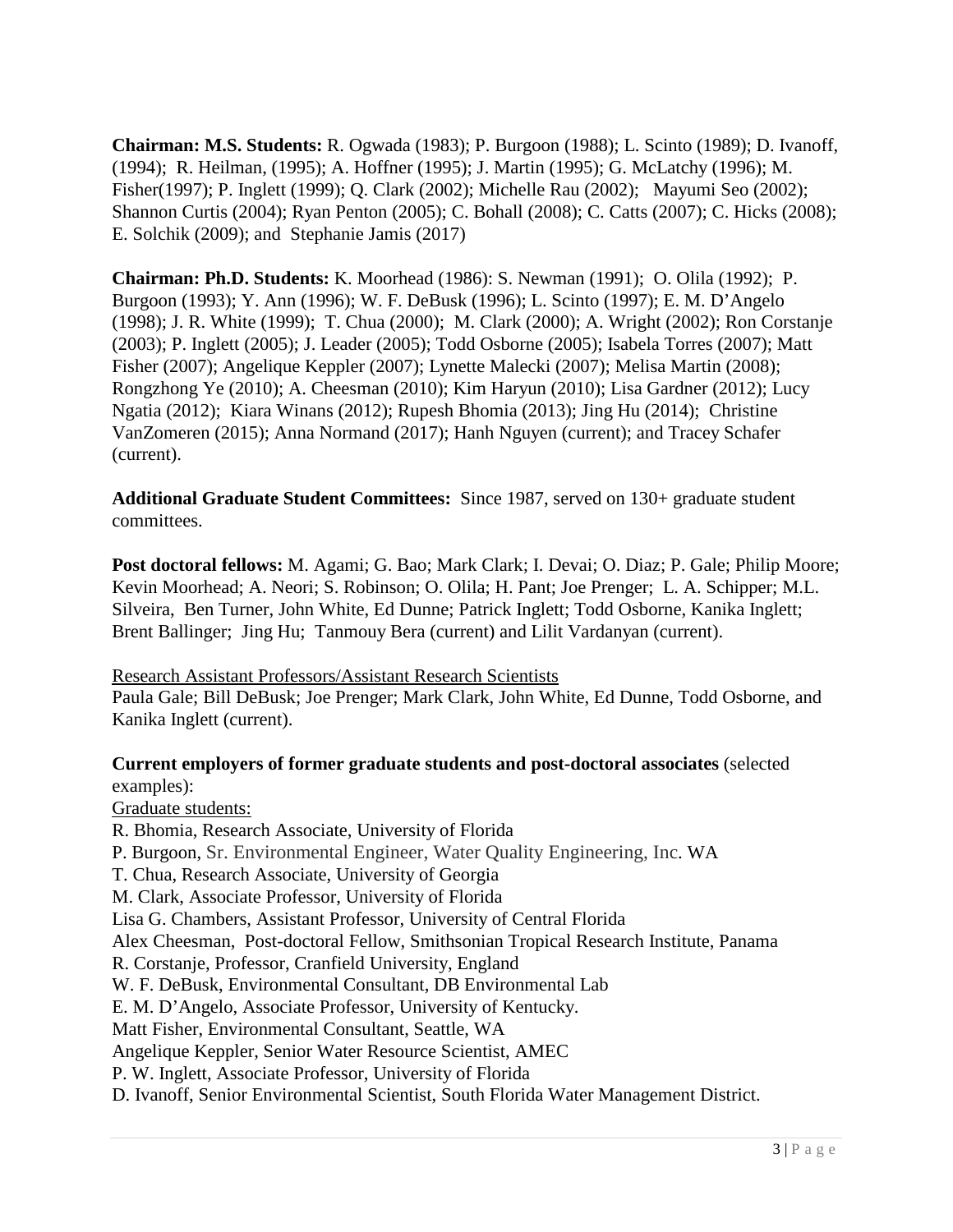J. Leader, Assistant Professor, Wor-Wic Community College, Maryland Melisa Martin, Scientist, USDA-NRCS

K. Moorhead, Professor, University of North Carolina, Asheville

L. Ngatia, Research Associate, Florida A&M University, Tallahassee, FL

Sue Newman, Senior Environmental Scientist, South Florida Water Management District. Oscar Olila, Environmental Chemist

T. Z. Osborne, Assistant Professor, Whitney Laboratory, University of Florida

L. J. Scinto, Associate Professor, Florida International University.

J. R. White, Professor and Associate Dean-Reserach, Louisiana State University

A.L. Wright, Professor, University of Florida

C. M. VanZomeren, Research Ecologist, USACE ERDC -Vicksburg, MS

Rongzhong Ye, Assistant Professor, Clemson University, SC

Post-doctoral Associates:

P. A. Moore, Research Scientist, USDA-ARS, University of Arkansas, Fayetteville,

P. M. Gale, Professor, University of Tennessee-Martin.

O. Diaz, Senior Environmental Scientist, South Florida Water Management District.

I. Devai, Research Assistant Professor, Louisiana State University.

E. O. Dunne, Program Officer, The National Academies of Sciences, Engineering, and Medicine

K. Inglett, Research Assistant Professor, University of Florida

H. K. Pant, Assistant Professor, Lehman College, the City University of New York

S. J. Robinson, Associate Professor and Head of Department, Geography and Environmental Science, University of Reading, England.

L. J. Schipper, Professor, University of Waikato, New Zealand.

M.L. Silveira, Associate Professor, University of Florida

Ben Turner, Research Scientist, Smithsonian Tropical Research Institute, Panama.

## **Graduate Coordinator (July 1998 - July 2000).**

- Increased the visibility of graduate programs by developing graduate student brochures and posters. Revised the departmental graduate program web site.
- Organized the First Annual Graduate Student Forum for Soil and Water Science to promote departmental research and educational programs.
- Increased promotional efforts helped to increase graduate student enrollment by 25%.
- Initiated graduate student meetings to develop interaction among students.

## **TEACHING**

My major educational contribution during my tenure at the University of Florida (UF), is the introduction of interdisciplinary courses in wetland sciences. I introduced Wetland Science as one of the major graduate teaching thrust area within the Soil and Water Science Department. My goals for teaching are to: (1) develop strong linkages between teaching and research by translating current advances in research into the classroom so that students can derive immediate benefit for being enrolled in a large research institution such as UF, (2) instigate critical thinking in students both at undergraduate and graduate level and to develop their questioning ability on recent research findings, and (3) motivate students to follow strong work ethics by setting goals high and helping them to accomplish those goals.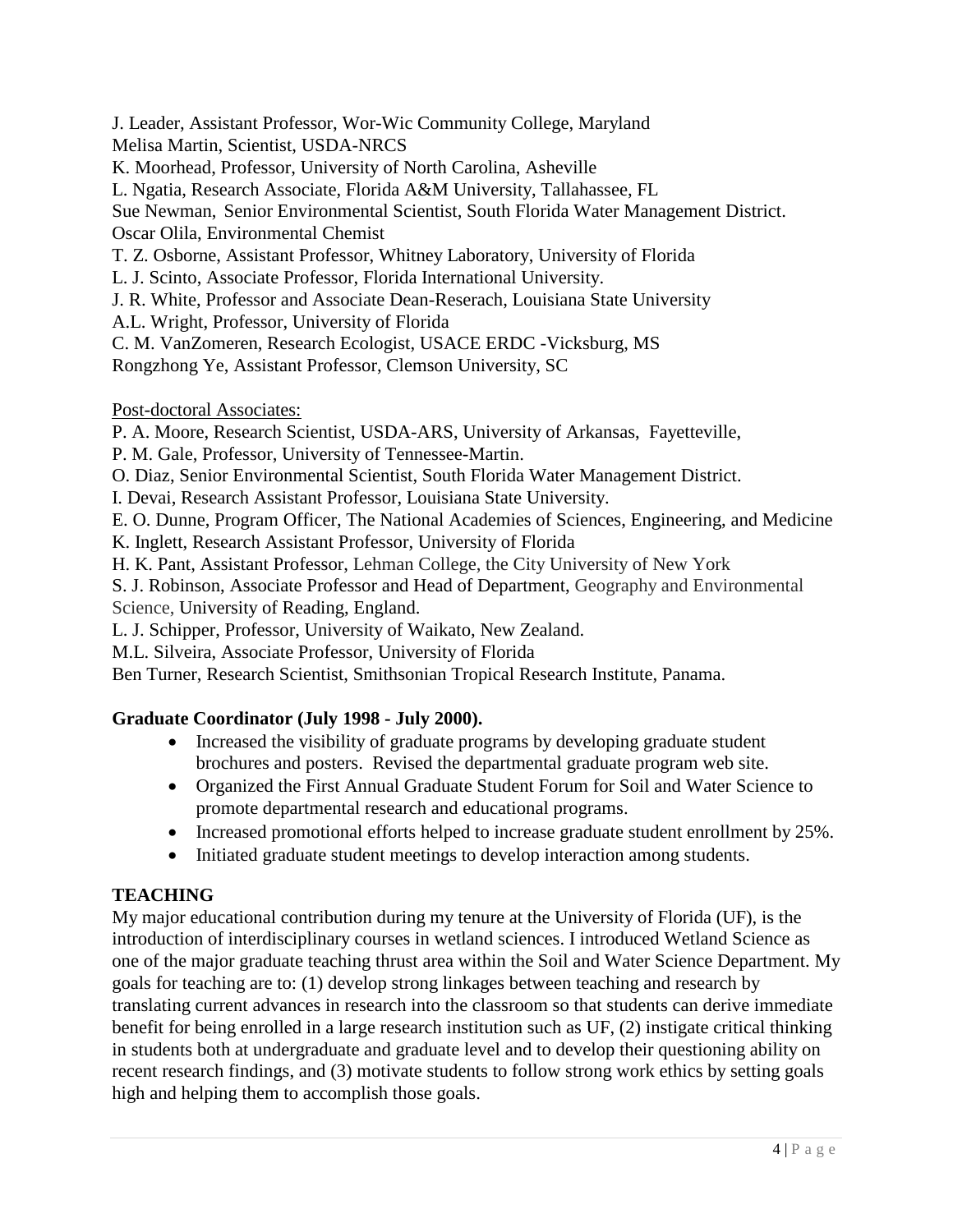**SWS 6448 Biogeochemistry of Wetlands** (3 credits): Biogeochemical cycles of macro-elements (carbon, nitrogen, phosphorus, and sulfur), metals (iron and manganese) and toxic organic compounds in wetland soils and aquatic sediments, as related to their agronomic and ecological significance including plant productivity, elemental sequestration, greenhouse gas emissions, water quality and ecological restoration).

**SWS 6448 Biogeochemistry of Wetlands** (3 credits): **Distance Education Section** offered via Internet, Adobe Connect Breeze Live, and Chat sessions). The content of this course is similar to that offered on campus. The mode of delivery is different. All lectures are recorded using Adobe Connect Breeze and placed the web site. Students review these lectures and participate in a 3 hour/week chat session. The Adobe Connect Breeze Live, allows students to log-in and discuss the topic covered in the lecture.

## **RESEARCH**

Wetland soil and lake sediments serve as sinks, sources, and transformers of nutrients and other chemical contaminants, and as such they can have a significant impact on water quality and ecosystem productivity. The primary driver of these processes is the ecosystem biogeochemistry, which includes chemical, biological and physical processes in the sediment/soil and water column. Often, these processes are ignored and the ecosystem is treated as a 'black box' and a simplified input-output analysis is used to address water quality issues. This traditional empirical approach is inadequate for effective evaluation of a ecosystem's performance. Biogeochemistry is an interdisciplinary science which provides a framework to integrate physical, chemical and biological processes functioning in an ecosystem at various spatial scales.

One of my major contributions to wetlands and aquatic system science has been the development of interdisciplinary research and graduate education programs. My research group carried out research for 40 years on biogeochemical cycling of nutrients in soil-water-plant components of flooded rice soils and wetland ecosystems. Our research involved in establishing the role of wetland soils and lake sediments as sinks, sources, and transformers of nutrients and other chemical contaminants, and their impact on water quality and ecosystem productivity. Our program promoted the concept that the primary driver of these processes are governed by the ecosystem biogeochemistry, which includes chemical, biological and physical processes in the sediment/soil and water column functioning at various spatial and temporal scales. Often, these processes are ignored and the ecosystem is treated as a "black box" and a simplified input-output analysis is used to address water quality issues. This traditional empirical approach is inadequate for effective evaluation of an ecosystem's performance. Our research group effectively integrated soil science principles to address these issues. This led to interdisciplinary work with scientists from various disciplines including ecology, biology, limnology, and engineering.

Founder of Wetland Biogeochemistry Laboratory (WBL) within the Soil and Water Science Department (SWSD). Our group research has focused on three main themes: (1) science and technology in topical areas of biogeochemistry with emphasis on macro-elemental cycling; soil and water quality; wetlands and aquatic ecosystem restoration; carbon sequestration and greenhouse gases, (2) biogeochemical/ecological indicators/processes; and (3) application of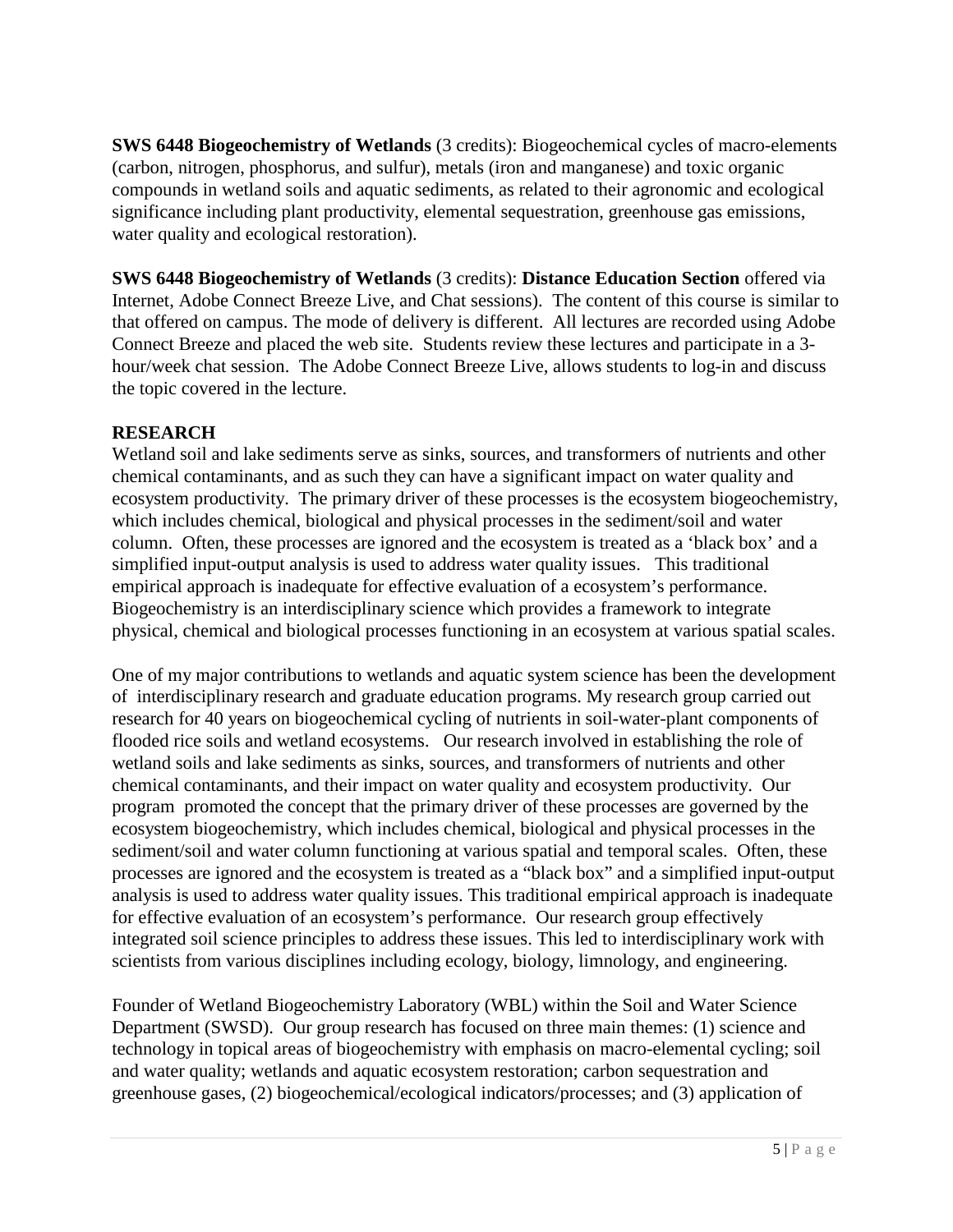basic research to solve real-world problems. Since much my research activities are interdisciplinary, I work closely with scientists from various disciplines.

*Phosphorus Biogeochemistry:* Our research simultaneously determined the importance of various soil processes including adsorption-desorption, chemical precipitation, microbial uptake and release, and exchange between soil and the overlying water column. Our research showed relative importance of these processes in regulating the recovery of an ecosystem after external phosphorus loads are curtailed. For example, our research revealed the critical thresh-hold concentrations of water-column phosphorus for wetlands and streams. Our research on Lake Okeechobee sediments revealed the role internal cycling in regulating water quality. Our research on long-term accumulation of P in the Everglades was a key factor in designing storm-water treatment wetlands. Our group also led state-wide efforts to determine phosphorus memory in the water and developed linkages on phosphorus transfers within and between ecosystems. This research is funded by USDA and state agencies.

*Biogeochemical Indicators*: Based on their research in the Everglades, our group has identified several biogeochemical indicators that respond rapidly (on short-time scales) to external nutrient loading and serve as diagnostic tools that provide early warning signals of ecosystem health. This was recognized as an important advancement by state and federal agencies and has resulted in funding by federal agencies: NSF, USEPA and USDOD.

*Coupled Biogeochemical Cycles:* Wetlands host complex biotic communities, and it is expected that the size and diversity of these communities are directly related to the quality and quantity of available resources. Wetlands are essential for maintaining an ecological balance through elemental cycling and are sensitive to anthropogenic impacts. Our current and future research involves studying the inter-relationships between and within carbon, nitrogen, phosphorus, and sulfur cycles as influenced by both external and internal forcing functions. Both biotic and abiotic processes regulating these cycles are studied at multiple scales (molecular to landscape)

*Application of Basic Research:* We strive to translate research findings to solve real-world problems. For example, our basic and applied research on biogeochemical processes in wetlands is now used in the design of constructed wetlands for maximum removal efficiency. Our group works with state and federal agencies and provides them with scientific information for the development of management options and policy guidelines.

Research supported by University of Florida, U. S. Department of Agriculture, U. S. Environmental Protection Agency, U. S. Department of Defense, National Science Foundation, National Park Service, U. S. Department of Defense, South Florida Water Management District, St. Johns River Water Management District, Orange County and City of Orlando.

Our on-going and long-term goals are to : (1) develop a data-base on characterization of wetland soils and aquatic sediments for incorporation into spatial and mechanistic models; (2) determine biogeochemical indicators for routine use to evaluate pollutant impacts in wetlands and aquatic systems; (3) develop tools to extrapolate process-level information to a wide range of spatial and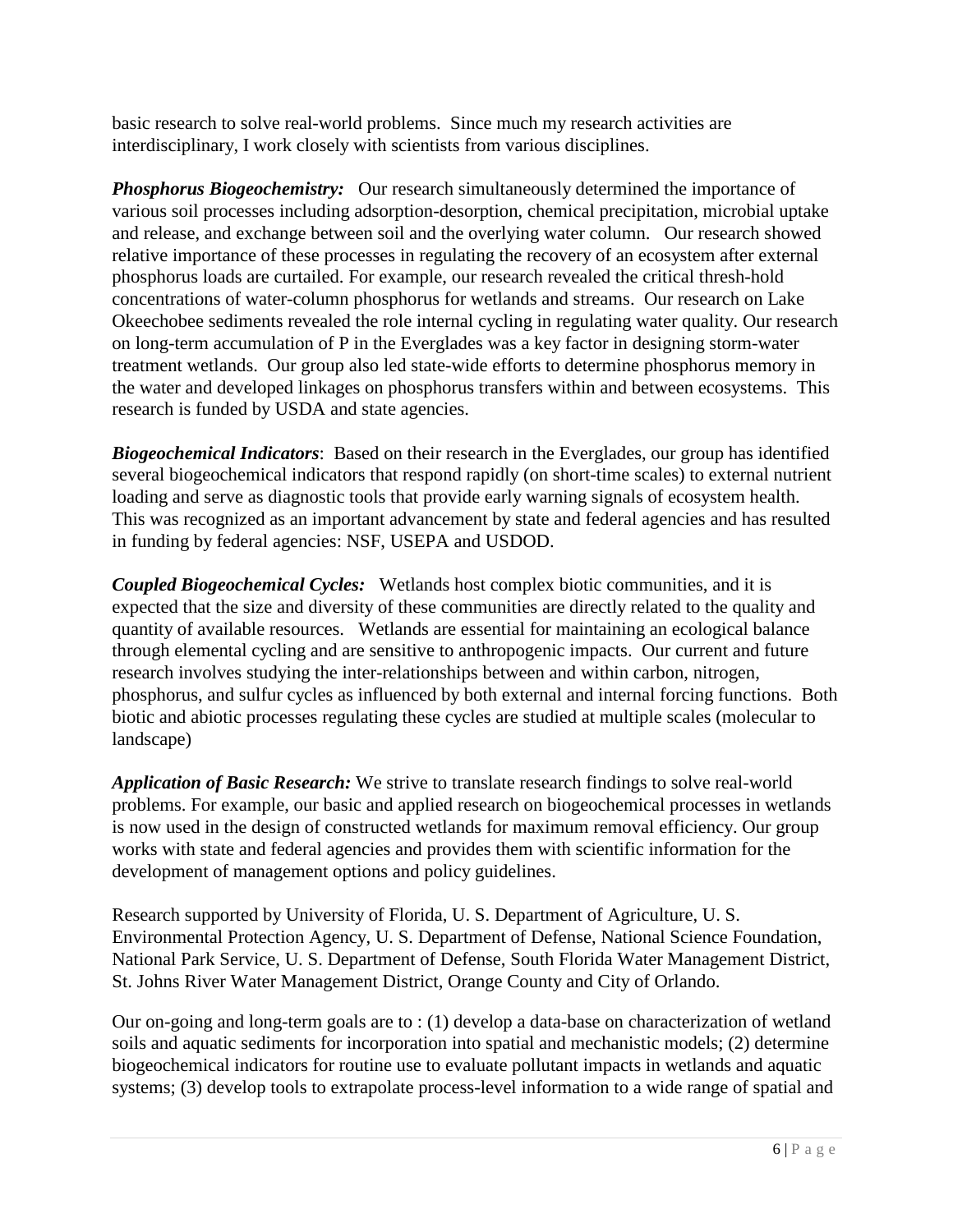temporal scales for use in restoration and management of wetlands and aquatic systems; (4) integrate process level information into policy development and regulation, and (5) promote interdisciplinary teaching, research and extension programs with other disciplines including ecology, limnology and hydrology.

## **PUBLICATIONS (since 2011)**

(Career 410+ refereed journal articles, book chapters, and books). [https://scholar.google.com/citations?hl=en&user=NvSbyMoAAAAJ&view\\_op=list\\_works](https://scholar.google.com/citations?hl=en&user=NvSbyMoAAAAJ&view_op=list_works) Google Scholar:  $27,000+$  citations. H-index = 84.

#### **A. Books**

- Reddy, K. R, and R. DeLaune. 2008. Biogeochemistry of Wetlands: Science and Applications. pp.774. CRC Press, Boca Raton, Florida.
- Reddy, K. R, and R. DeLaune. 2019. Biogeochemistry of Wetlands: Science and Applications. Second Edition (in preparation) CRC Press, Boca Raton, Florida.

#### **B. Books, Editor**

- DeLaune, R.D, K. R. Reddy, P. Megonigal, and C. J. Richardson. 2013. Methods in Biogeochemistry of Wetlands. Soil Science Society of America, Madison, WI. 1024 p
- Reddy, K. R., G. R. Best, and F. Sklar. 2011. Biogeochemistry and Water Quality of the Everglades. Special Issue. Critical Reviews in Environmental Science and Technology.

#### **C. Chapters in Books**

- Salvador Sánchez-Carrillo, K. Ramesh Reddy, Kanika S. Inglett, Miguel Álvarez-Cobelas and Raquel Sánchez-Andrés. 2014. Biogeochemical Indicators of Nutrient Enrichments in Wetlands: The Microbial Response as a Sensitive Indicator of Wetland Eutrophication. A. A. Ansari, S. S. Gill (eds.), Eutrophication: Causes, Consequences and Control, DOI 10.1007/978-94-007-7814-6\_15, © Springer Science+Business Media Dordrecht. P. 203- 222.
- Fisher, M.M., and K.R. Reddy. 2013. Soil Pore Water Sampling Methods. Chapter 4, page 55- 68. *In:* R.D. DeLaune, K.R. Reddy, C.J. Richardson, and P.J. Megonigal, eds. Methods in Biogeochemistry of Wetlands, Soil Science of America. Madison, WI. 1024 pp.
- Inglett, K. S., A.V. Ogram, and K.R. Reddy. 2013. Ammonium Oxidation in Wetland Soils. Chapter 26, page 485-502. *In:* R. D. DeLaune, K. R. Reddy, C. J. Richardson, and P. J.Megonigal, eds. Methods in Biogeochemistry of Wetlands, Soil Science Society of America. Madison, WI. 1024 pp.
- Nair, V. D and K. R. Reddy. 2013. Phosphorus Sorption and Desorption in Wetland Soils. Chapter 34, page 667-683. *In:* R. D. DeLaune, K. R. Reddy, C. J. Richardson, and P. J.Megonigal, eds. Methods in Biogeochemistry of Wetlands, Soil Science Society of America. Madison, WI. 1024 pp.
- Reddy,K. R., T. Chua, and C.J. Richardson. 2013. Organic Phosphorus Mineralization in Wetland Soils. Chapter 35, page 683-700. *In:* R. D. DeLaune, K. R. Reddy, C. J. Richardson, and P. J.Megonigal, eds. Methods in Biogeochemistry of Wetlands, Soil Science Society of America. Madison, WI. 1024 pp.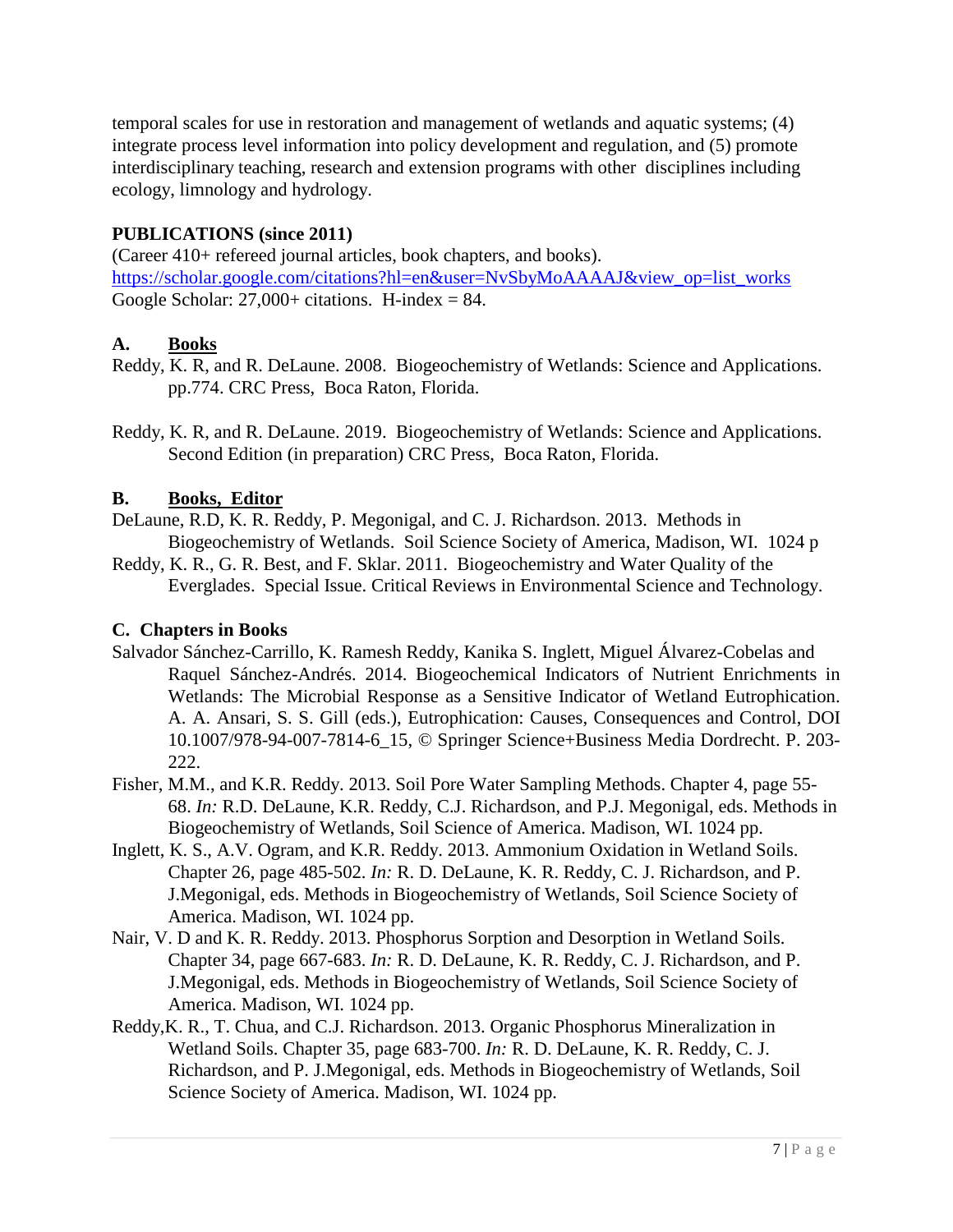- Reddy, K. R., M.W. Clark, R.D. DeLaune, and M. Kongchum. 2013. Physicochemical Characterization of Wetland Soils. Chapter 3, page 41-52. *In:* R. D. DeLaune, K. R. Reddy, C. J. Richardson, and P. J.Megonigal, eds. Methods in Biogeochemistry of Wetlands, Soil Science Society of America. Madison, WI. 1024 pp.
- Richardson, C. J and K.R. Reddy. 2013. Methods for Soil Phosphorus Characterization and Analysis of Wetland Soils. Chapter 32, page 603-638. *In:* R. D. DeLaune, K. R. Reddy, C. J. Richardson, and P. J.Megonigal, eds. Methods in Biogeochemistry of Wetlands, Soil Science Society of America. Madison, WI. 1024 pp.
- VanZomeren, C. M., H. Knicker, W.T. Cooper, and K.R. Reddy. 2013. Characterization of Organic Nitrogen in Wetlands. Chapter 23, page 438-464. *In:* R. D. DeLaune, K. R. Reddy, C. J. Richardson, and P. J. Megonigal, eds. Methods in Biogeochemistry of Wetlands, Soil Science Society of America. Madison, WI. 1024 pp.
- Inglett, P.W., K.R. Reddy, E.M. D'Angelo, and W.G. Harris. 2012. Biogeochemistry of Wetlands. *In*: Handbook of Soil Science. 2nd Ed. 30 pp. CRC Press.
- White, J.R. and K. R. Reddy. 2009. Biogeochemical Dynamics I: Nitrogen Cycling in Wetlands. In The Wetlands Handbook. E. Maltby and T. Barker (eds.) Blackwell Publishing. UK. Pp 213-227. ISBN 978-0-632-05255-4

#### **D. Refereed Publications** (2011-2018)

- Bhomia, R. K. and K. R. Reddy. 2018. Influence of vegetation on long-term phosphorus sequestration in subtropical treatment wetlands. J. Environmental Quality; doi: 10.2134/jeq2017.07.0272.
- Hu, J., VanZomeren, C. M., Inglett, K. S., Wright, A. L., Clark, M. W., & Reddy, K. R. 2017. Greenhouse gas emissions under different drainage and flooding regimes of cultivated peatlands. Journal of Geophysical Research: Biogeosciences, 122:3047–3062
- Newman,S, TZ Osborne, SE Hagerthey, C Saunders, K Rutchey, T Schall, KR Reddy. 2017. Drivers of landscape evolution: multiple regime shifts and their influence on carbon sequestration in a sub-tropical peatland. Ecological Monographs 87(4): 578-599.
- Normand, A.E., A.N. Smith, M.W. Clark, J.R. Long, K. R. Reddy. 2017. Chemical Composition of Soil Organic Matter in a Subarctic Peatland: Influence of Shifting Vegetation Communities. Soil Science Society of America Journal 81: 41-49.
- Torres, I. C, B. L. Turner, and K. R. Reddy. 2017. Phosphatase activities in sediments of subtropical lakes with different trophic states. Hydrobiologia. 788:305–318
- Xu, S.<sup>g</sup>, Silveira, M.L., Ngatia, L.W.<sup>g</sup>, Normand, A.E.<sup>g</sup>, Sollenberger, L.E., Reddy, K.R. 2017. Carbon and nitrogen pools in particle-size fractions as affected by sieving method and land use intensification. Geoderma 305:70-79.
- Zhao, Dehua, Penghe Wang , Jie Zuo, Hui Zhang, Shuqing An, and K. R Reddy. 2017. Are the traditional large-scale drought indices suitable for shallow water wetlands? An example in the Everglades. J. Environmental Management 198: 240 -247.
- Reddy, K. R. 2016. Review of Wetland Soils: Genesis, Hydrology, Landscapes, and Classification. Vadose Zone J. 15: 12.
- Hu, J., K. S. Inglett, A. L. Wright, and K. R. Reddy. 2016. Nitrous Oxide Production and Reduction in Seasonally-Flooded Cultivated Peatland Soils [Soil Science Society of](https://www.researchgate.net/journal/0361-5995_Soil_Science_Society_of_America_Journal)  [America Journal](https://www.researchgate.net/journal/0361-5995_Soil_Science_Society_of_America_Journal) 80: 783-793
- H Kim, H, H.S. Bae, K. R. Reddy, A. Ogram. 2016. Distributions, abundances and activities of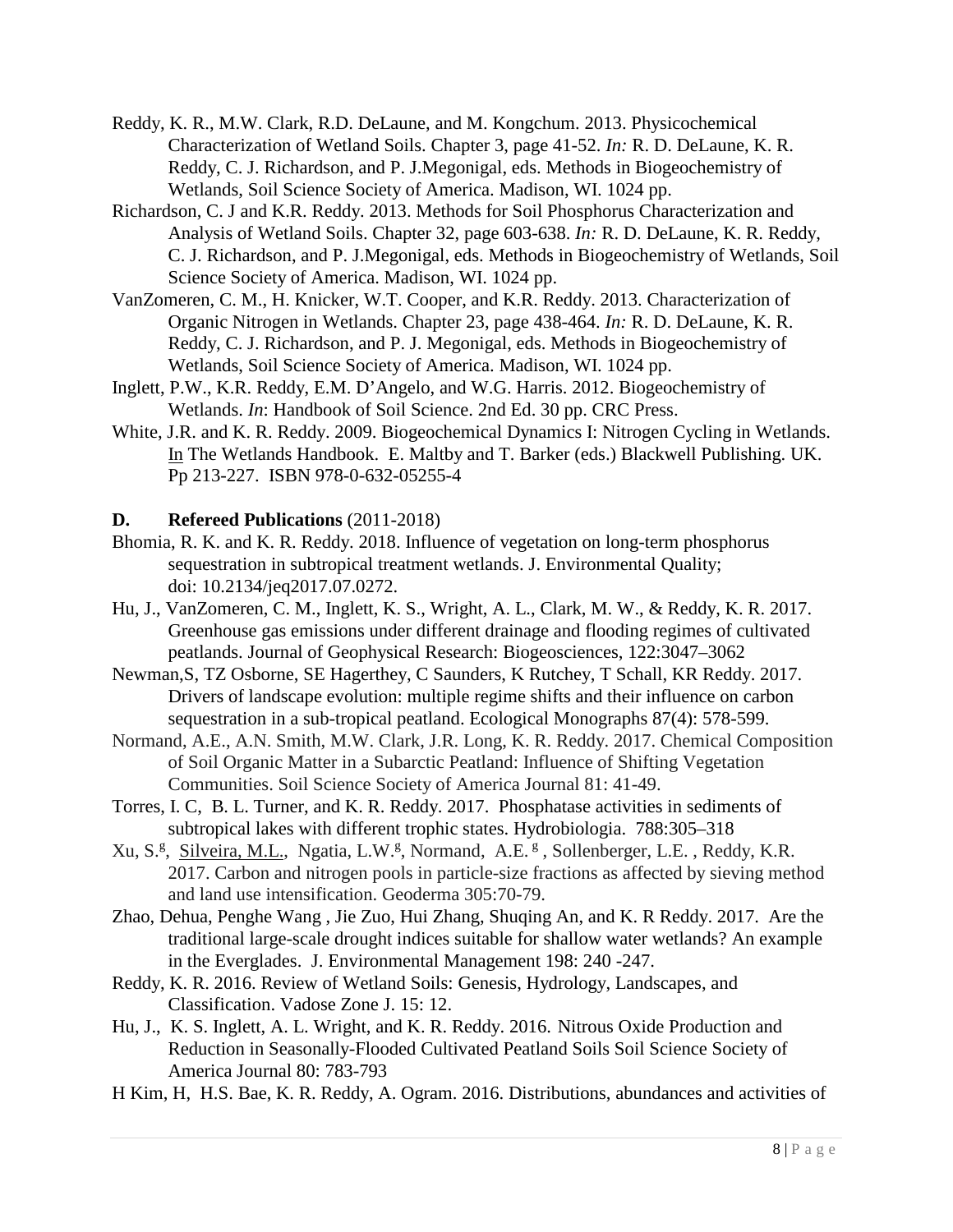microbes associated with the nitrogen cycle in riparian and stream sediments of a river tributary. Water Research. 106:51-61.

- Morrison. E, S. Newman, H.S. Bae, Z. He, J. Zhou, K.R. Reddy, and A Ogram. 2016. Microbial genetic and enzymatic responses to an anthropogenic phosphorus gradient within a subtropical peatland. Geoderma. 268, 119-127
- Bae, H.S., M. E Holmes, J. P Chanton, K. R Reddy, and A Ogram. 2015. Distribution, Activities, and Interactions of Methanogens and Sulfate-Reducing Prokaryotes in the Florida Everglades." Applied and environmental microbiology 81 (21), 7431-7442
- Bai, J., Q. Zhao, Q. Lu, J. Wang, and K.R. Reddy. 2015. Effects of freshwater input on trace element pollution in salt marsh soils of a typical coastal estuary, China. Journal of Hydrology 520, 186-192
- Bhomia, R.K., P. W Inglett, and K. R Reddy. 2015. Soil and phosphorus accretion rates in subtropical wetlands: Everglades Stormwater Treatment Areas as a case example." Science of The Total Environment 533, 297-306
- Hu, J., K. S Inglett, M. W Clark, P. W Inglett, and K. R. Reddy. 2015. Nitrous oxide production and consumption by denitrification in a grassland: Effects of grazing and hydrology." Science of The Total Environment 532, 702-710
- Jørgensen, C., K.S. Inglett, H.S. Jensen, K. Reitzel, and K.R. Reddy. 2015. Characterization of biogenic phosphorus in outflow water from constructed wetlands." Geoderma, 257-258:
- Nair, V.D., M. W Clark, and K. R. Reddy. 2015. Evaluation of Legacy Phosphorus Storage and Release from Wetland Soils." Journal of Environmental Quality 44 (6), 1956-1964
- Ngatia, L. W., B. L. Turner, J. T. Njoka, T. P. Young, and K. R. Reddy. 2015. The effects of herbivory and nutrients on plant biomass and carbon storage in Vertisols of an East African savanna." Agriculture, Ecosystems & Environment 208, 55-63
- Orem, O., S. Newman, T. Z. Osborne, and K. R. Reddy. 2015. Projecting Changes in Everglades Soil Biogeochemistry for Carbon and Other Key Elements, to Possible 2060 Climate and Hydrologic Scenarios." Environmental management 55 (4), 776-798
- Osborne, T. A., S. Newman, K.R. Reddy, L.R. Ellis, and M.S. Ross. 2015. Spatial distribution of soil nutrients in the Everglades protection area." Microbiology of the Everglades Ecosystem, 38
- Ogram, A., J. A. Entry, A. Gottlieb, K.R. Reddy, K. Jayachandran. 2015. Closing Thoughts on the Role of Microbial Ecology in Management and Monitoring of the Greater Everglades Ecosystem. Microbiology of the Everglades Ecosystem, 445
- Turner, B. L., I. C. Torres, and K.R. Reddy. 2015. Response to Comment on "The Chemical Nature of Phosphorus in Subtropical Lake Sediments", by Kenney et al." Aquatic Geochemistry 21 (1), 7-9.
- VanZomeren, C.M., and K. R. Reddy. 2015. Use of a Modified Chemical Fractionation Scheme to Characterize Organic Nitrogen in Wetland Soils." Soil Science Society of America Journal 79 (5), 1509-1517
- Winans, K.S., K. L. Sahrawat, S. P. Wani, R. S. Mylavarapu, and K. R. Reddy, E. A. Hanlon. 2015. Effects of Diversification of Rainfed Cropping Systems to Enhance Sustained Yields for Semi-Arid Tropical Agroecosystems: Effects of 11–Years of Farmers' Practice." Journal of the Indian Society of Soil Science 63 (2), 166-172
- Bai. J, R. Xiao, Q. Zhao, Q. Lu, J. Wang, K.R Reddy. 2014. Seasonal Dynamics of Trace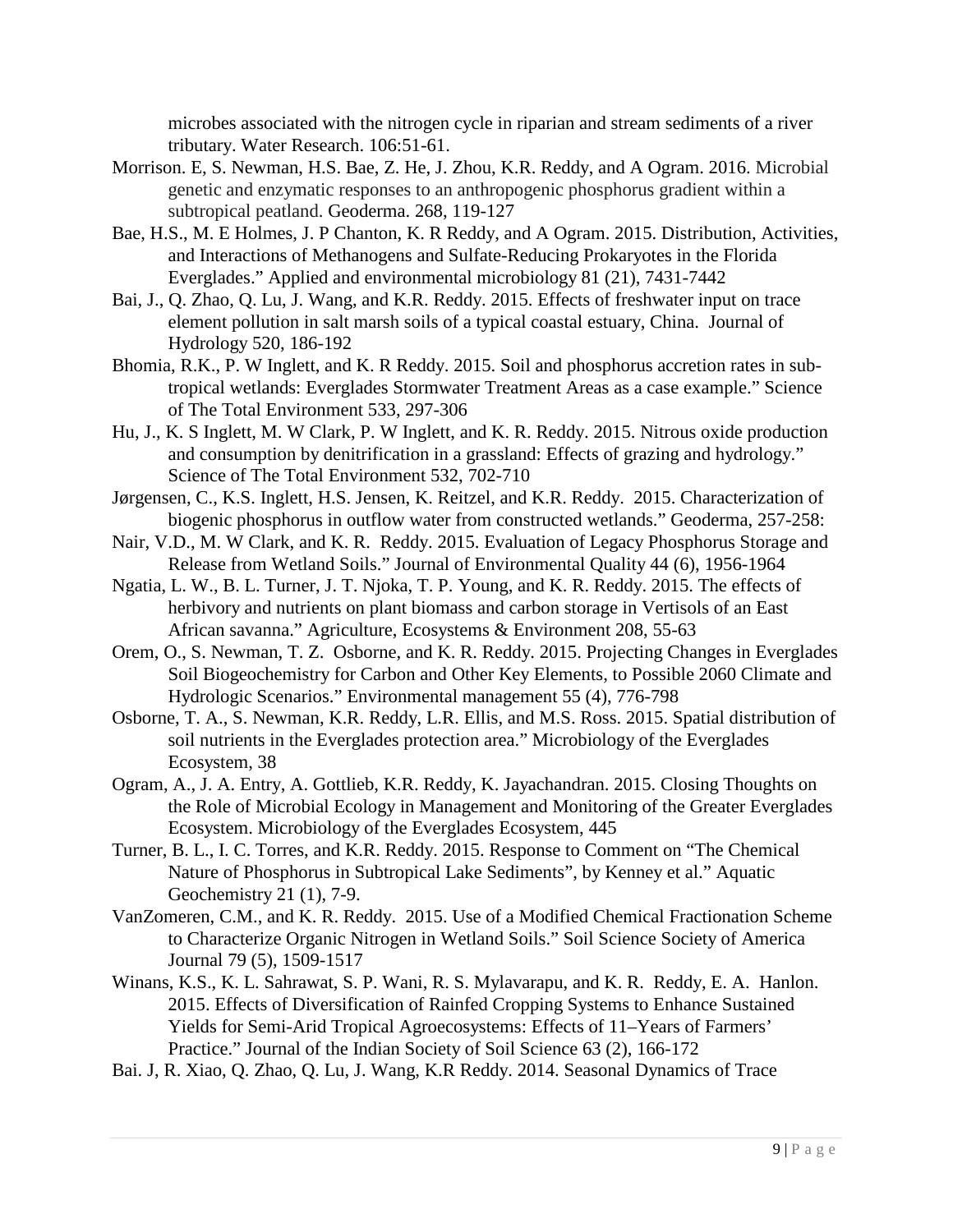Elements in Tidal Salt Marsh Soils as Affected by the Flow-Sediment Regulation Regime". PloS one 9 (9), e107738.

- Torres I.C, B.L Turner, K.R Reddy. 2014. The Chemical Nature of Phosphorus in Subtropical Lake Sediments". Aquatic Geochemistry 20 (4), 437-457.
- Cheesman. A.W, B.L Turner, K.R Reddy. 2014. Forms of organic phosphorus in wetland soils". Biogeosciences Discussions 11 (6), 8569-8605.
- Kadiyala. M. D. M, R.S. Mylavarapu, Y.C. Li, G.B. Reddy, K.R. Reddy, M.D. Reddy. 2014. Uptake efficiency of 15N-urea in flooded and aerobic rice fields under semi-arid conditions. Paddy and Water Environment, 1-12.
- Turner. Bl. , I.C Torres, K.R .Reddy. 2014. Response to Comment on "The Chemical Nature of Phosphorus in Subtropical Lake Sediments", by Kenney et al. Aquatic Geochemistry, 1-3.
- Sánchez-Carrillo. S, KR Reddy, KS Inglett, M Álvarez-Cobelas. 2014. Biogeochemical Indicators of Nutrient Enrichments in Wetlands: The Microbial Response as a Sensitive Indicator of Wetland Eutrophication". Eutrophication: Causes, Consequences and Control, 203-222.
- Ngatia, L. W, K. R. Reddy, P.K. R. Nair, R. M. Pringle, T. M. Palmer, B. L. Turner 2014. Seasonal patterns in decomposition and nutrient release from East African savanna grasses grown under contrasting nutrient conditions. Agriculture, Ecosystems and Environment 188: 12–19
- Fisher, M. M., K. R. Reddy, B. L. Turner, and L. W. Keenan. 2014. Millennial-Scale phosphorus transformations during diagenesis in a subtropical peatland. Soil Sci. Soc. Am. J. 78:1087-1096.
- Chambers, L.G., T.Z. Osborne, and K.R. Reddy. 2013. Effect of salinity pulsing events on soil organic carbon loss along an intertidal wetland gradient: A laboratory experiment. Biogeochemistry. 115:363-38.
- Osborne, T.Z., K.R. Reddy, L.R. Ellis, N.G. Aumen, D.D. Surratt, M.S. Zimmerman, and J. Sadle. 2013. Evidence of recent phosphorus enrichment in surface soils of Taylor Slough and northeast Everglades National Park. Wetlands 34(1) 37-45
- Cheesman, A. W., B. L. Turner, and K. R. Reddy. 2012. Soil phosphorus forms along a strong nutrient gradient in a tropical ombrotrophic wetland. Soil Sci. Soc. Am. J. 76:1496–1506.
- Inglett, K.S., P.W. Inglett, K.R. Reddy, and T. Z. Osborne. 2012. Temperature sensitivity of greenhouse gas production in wetland soils of different vegetation. Biogeochemistry:108:77–90
- Moustafa, M.Z., J.R. White, C.C. Coghlan, and K.R. Reddy. 2012. Influence of hydropattern and vegetation on phosphorus reduction in a constructed wetland under high and low mass loading rates. Ecological Engineering 42: 134 – 14[5.](http://soils.ifas.ufl.edu/wetlands/publications/PDF-articles/382.Influence%20of%20hydropattern%20and%20vegetation%20on%20phosphorus%20reduction.pdf)
- Torres, I. C., P. W. Inglett, M. Brenner, W. F. Kenney & K. R. Reddy. 2012. Stable isotope (δ13C and δ15N) values of sediment organic matter in subtropical lakes of different trophic status. J Paleolimnol. 47, 693-706. DOI 10.1007/s10933-012-9593-6
- Gardner, L. M., K. R. Reddy, and T. Z. Osborne. 2011. Sea level rise and freshwater wetlands: Effects on soil carbon cycling. Soil Sci. Soc. Am. J. 75:2000-2007.
- Inglett, K.S., P.W. Inglett, and K.R. Reddy. 2011. Development of microbial community structure and function during soil development of a calcareous subtropical wetland. Soil Science Soc. Am. J. 75: 5: 1731-1740.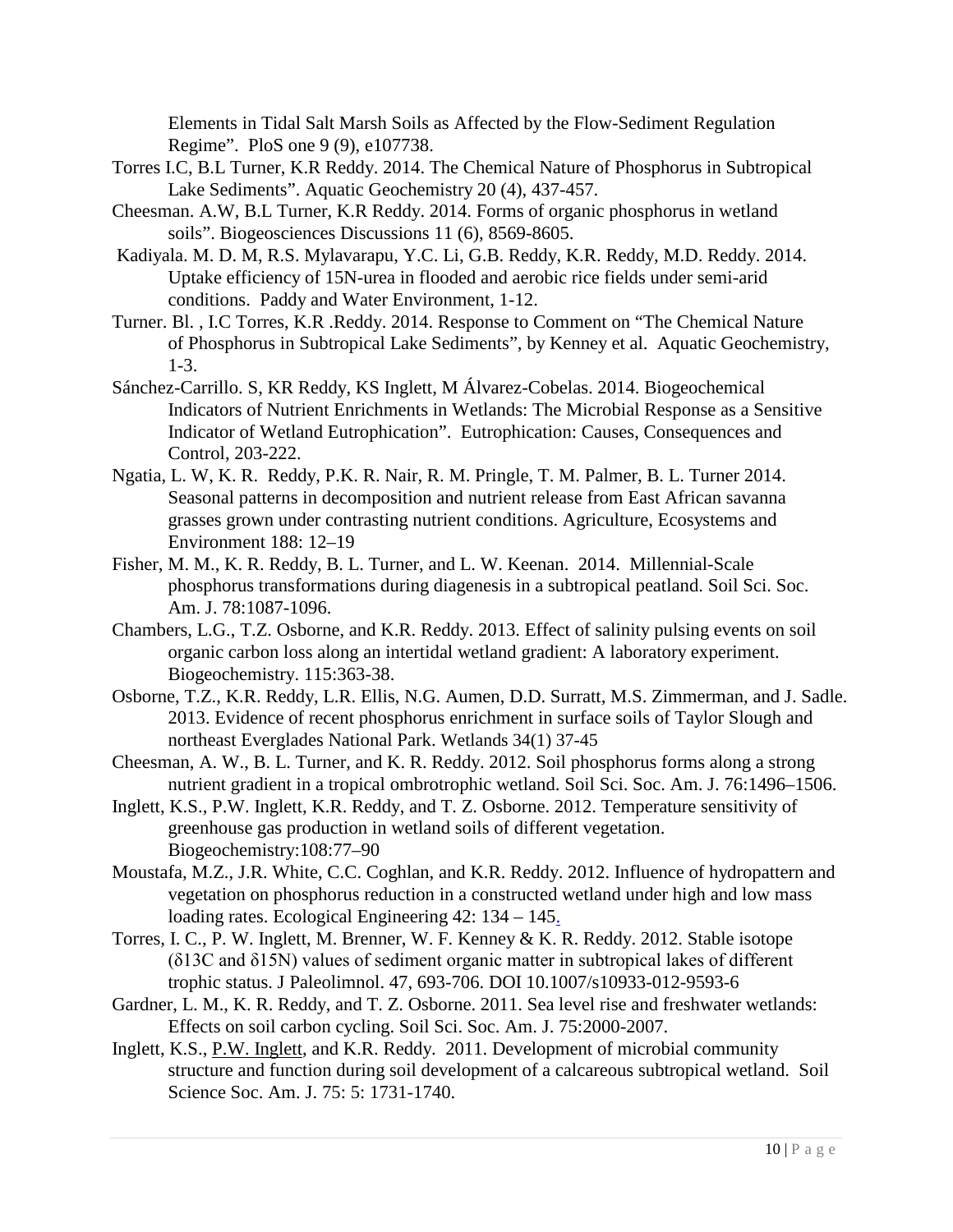- Osborne, T.Z., G.L. Bruland, S. Newman, K.R. Reddy, & S. Grunwald. 2011. Characterization and spatial distribution of soil properties in Everglades National Park. Environmental Monitoring and Assessment. 183: 395-408.
- Reddy, K. R., G. R. Best, and F. Sklar. 2011. Biogeochemistry and water quality of the Everglades: Symposium overview. 41:1-3.
- Reddy, K. R. S. Newman, T. Z. Osborne, J. R. White, and H. C. Fitz. 2011. Phosphorus cycling in the Everglades ecosystem: Legacy phosphorus implications for management and restoration. Critical Rev. Environ. Sci. Technol. 41: 149-186.
- Torres, I.C, K. S. Inglett and K. R. Reddy. 2011. Heterotrophic microbial activity in lake sediments: effects of organic electron donors. Biogeochemistry. 104:165–181
- Inglett, K.S., P.W. Inglett, T.Z. Osborne, M. Fisher, and K. R. Reddy. 2011. Influence of vegetation type and temperature on soil respiration and methanogenesis in a subtropical wetland. Biogeochemistry. DOI 10.1007/s10533-011-9573-3

## **CONTRACTS AND GRANTS**

• **Career Summary, 1979-2017 period:** Principal Investigator or Co-Principal Investigator for extramural research grants totaling over \$30 million as PI and as Co-PI. Funding agencies have included federal agencies (USDA, DOE, DoD, EPA, NSF, Sea Grant), and state agencies (Florida Department of Agriculture and Consumer Services; Florida Department of Environmental Protection; South Florida Water Management District, St. Johns River Water Management District, and Orange County).

## **INTERNATIONAL ACTIVITIES [select examples]**

During professional career, traveled to 30+ countries, worked with international organizations and scientists, presented professional lectures, key note and invited presentations, and conducted conferences and symposia. Trained several international graduate students, postdoctoral scientists, and visiting scientists.

International distance education in agricultural, natural resources, and environmental sciences to improve capacity building. Long-term goals are to assist developing countries in capacity building in areas of soil and water quality and agricultural productivity.

As a part of IFAS team, along with Wayne Smith and Eric Jokela, I visited Czech Republic and to discuss mutual collaboration possibilities with SWSD. This visit laid ground work for future offering of summer short courses in Czech Republic.

US/Ireland Exchange Program - Phosphorus Retention by Wetlands: The SWSD served as host to Ed Dunne, graduate student from Ireland as part of US/Ireland Exchange Program. This program was jointly funded by US/Ireland Co-operation Program in Agricultural Science and Technology, International Organization Office, Foreign Agricultural Service, USDA, and the Irish Department of Agriculture, Food and Rural Development (DARFD), Johnstown Castle, Co. Wexford, Rep. of Ireland. Collaborators from Ireland included: Dr. Owen T. Carton, Head of Land Use and Environment Department, Teagasc Research Center, Johnstown Castle, Co. Wexford, Rep. of Ireland.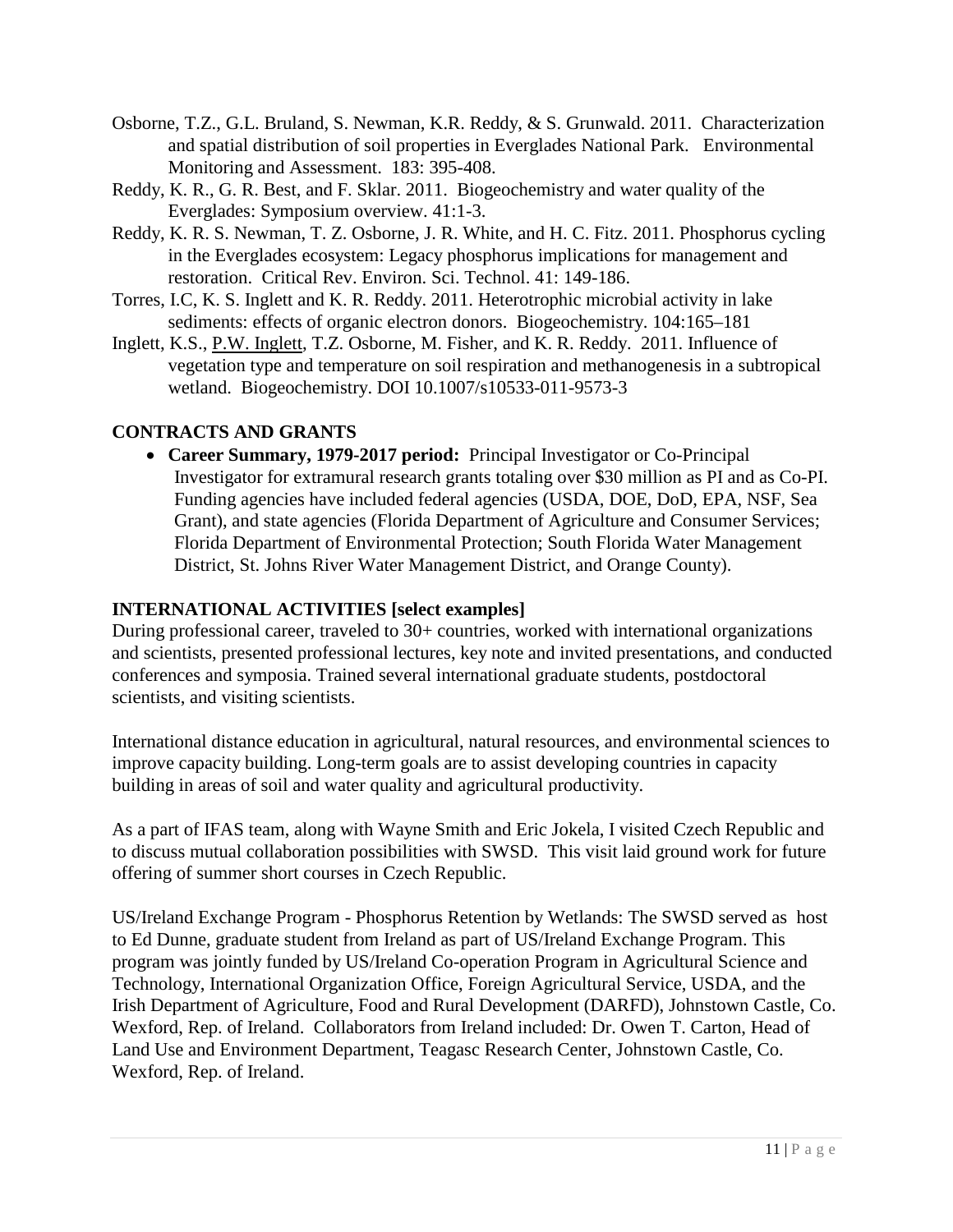The University of Florida-IFAS and Teagasc Research Center, Johnstown Castle, Co. Wexford, Rep. of Ireland jointly organized an international symposium on Nutrient Management in Agricultural Watersheds: A Wetlands Solution, during May 24-26, 2004, Wexford, Ireland. The Symposium provided a forum for synthesis and interpretation of current status on the role of wetlands to improve water quality in agricultural catchments. Served as the U.S coordinator for this symposium.

U.S-India Agriculture Knowledge Initiative. I was responsible to secure two projects on Water Management are (one as PI and the second one as Co-PI) funded through this program. USDA selected 9 proposals nationwide and two UF proposals are part of that program.

Organized a Indo-US workshop on "Innovative E-technologies for Distance Education and Extension/Outreach for Efficient Water Management", Patancheru/Hyderabad, India, March 5-9, 2007. Presented two talks at the workshop. This workshop was jointly organized by UF and ICRISAT (International Crops Research Institute for Semiarid Tropics).

## **EDITORIAL ADVISORY BOARDS**

- Associate Editor and Member of the Editorial Board, *Journal of Environmental Quality*, 1985-90; 1994-96.
- Associate Editor, *Wetlands Ecology and Management*, an International Journal published by SPB Academic Publishing, The Hague, The Netherlands, 1988-2000
- Member of Editorial Board, *Critical Reviews in Environmental Science and Technology*, CRC Press, Boca Raton, FL., 1992 to date
- Member of Editorial Board, *Ecological Engineering*, Elsevier Publishers. 1994 to 2014.
- Member of Editorial Board, *Nutrient Cycling in Agroecosystems*, Kluwer Academic Publishers. 1999-2009.

## **NATIONAL AND INTERNATIONAL COMMITTEES**

## **[select examples]**

- One Agriculture-One Science: A Global Education Consortium. Founding member of the steering committee to develop this educational consortium.
- USEPA Science Advisory Board (SAB) -Ecological Process and Effects Committee (EPEC) 2014-16
- USEPA Science Advisory Board (SAB) -Panel for the Review of the EPA Water Body Connectivity Report 2013-14
- Florida Senate Everglades Technical Review Team, University of Florida. 2014-15
- International Atomic Energy Agency- Expert Mission to Guatemala, March 3-9, 2013. TC Project: Evaluating the impact of anthropogenic contamination on aquatic ecosystems.
- Member, U. S. National Research Council Committee Everglades Restoration, National Academy of Sciences - 2007-2014
- International Atomic Energy Agency- Expert Mission to Honduras, August 5-11, 2012.
- U.S. Environmental Protection Agency, Science Advisory Board's Ecological Processes and Effects Committee -2012-2015.
- Co-Chair Organizing and Program Committee 2000, 2003, 2006, 2008, 2010, 2012,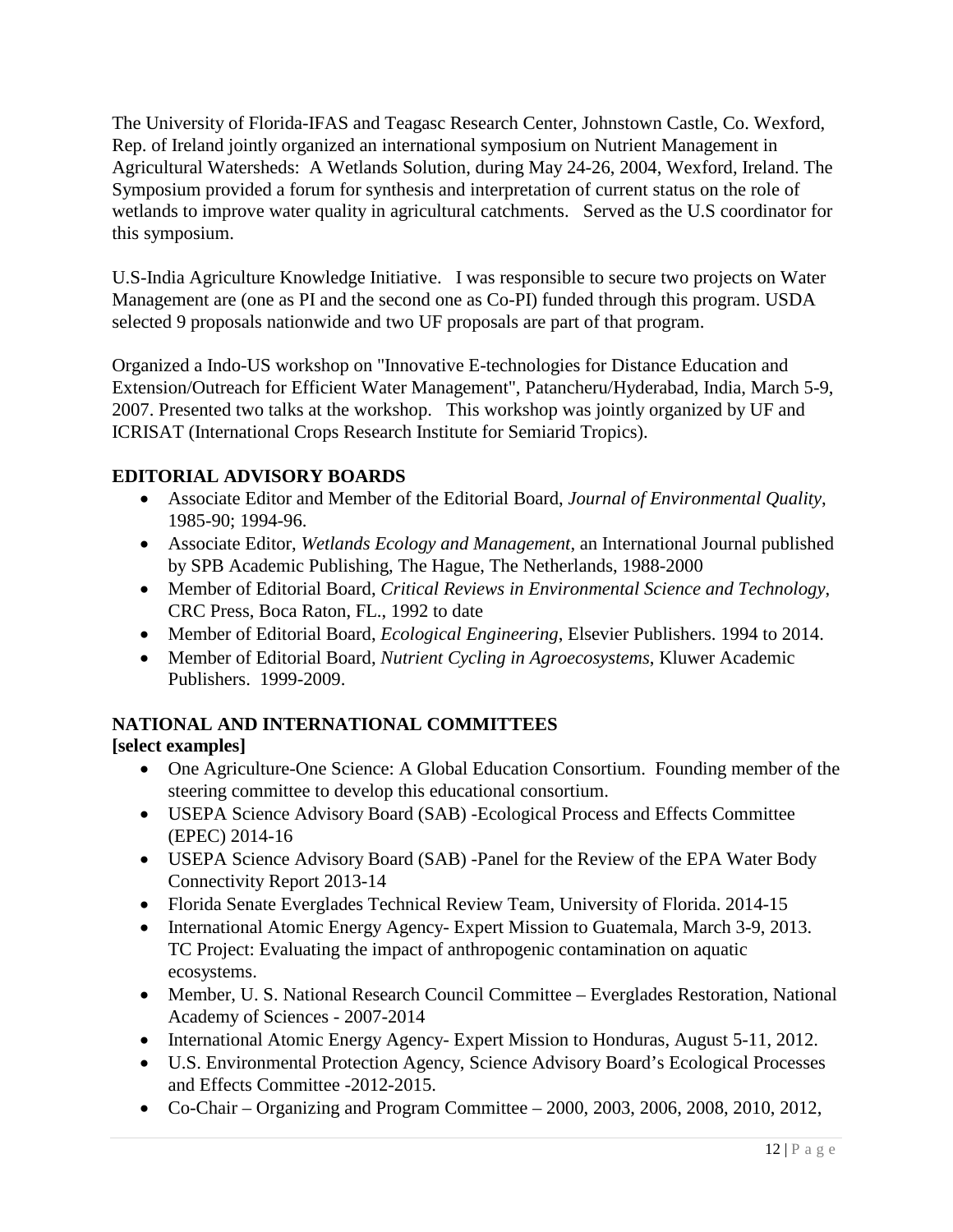2015, 2017, and 2019. Greater Everglades Ecosystem Restoration (GEER) Conference organized at different locations in Florida.

- Member- National Environment Research Council and the Global Environmental Research Committee of the Royal Society, Feb 8-10, 2010, London.
- Program Leader, UF-ICRISAT International Education Center, Hyderabad, India (ICRISAT –International Crops Research Institute for Semiarid Tropics)
- Member, U. S. National Committee on Soil Science, National Academy of Sciences 2003-08
- U.S. Environmental Protection Agency, Science Advisory Board Panel -2007 2008.
- Executive Board Soil Management Collaborative Research Management Program 2004- 2008
- International Atomic Energy Agency Wetlands Consultants
- Soil Science Society of America Fellows Committee 2007-2008
- Society of Wetland Scientists Strategic Planning Committee
- Co-Chair Organizing and Program Committee  $9<sup>th</sup>$  International Symposium on Biogeochemistry of Wetlands- March 20-23, 2005. Baton Rouge, La.
- Co-Chair Organizing and Program Committee  $11<sup>th</sup>$  International Symposium on Biogeochemistry of Wetlands- July 2009. Madison, WI.
- Florida Department of Environmental Protection Technical Advisory Committee regarding the development of numeric criteria for aquatic systems.
- U.S. Environmental Protection Agency Committee regarding the development of nutrient criteria for wetlands
- CSREES Review of Agronomy Department at Purdue University, April 8-12, 2002
- Chair of Organizing Committee and Program Committee  $7<sup>th</sup>$  International Conference on Wetland Systems for Water Pollution Control, held in Orlando, Florida. November 2000. Member of Program Committee -  $9<sup>th</sup>$  International Conference on Wetland Systems for Water Pollution Control, held in France

## **UNIVERSITY GOVERNANCE AND SERVICE [select examples]**

- Member of the ARL/ESTL Oversight Committee.
- Member of Nutrient Oversight Committee
- Served on a panel in a workshop on "Securing grants in support of academic programs" sponsored IFAS grants office
- Member of Task Force to develop a proposal to establish UF-Water Institute.
- Task Force co-chair for the Lake Okeechobee Protection Program. This program generated approximately \$4.5 million in contracts and grants to conduct research in the Okeechobee Basin.
- Chair Search and Screen Committee Director, School of Forest Resources and Conservation;
- Chair Search and Screen Committee Director, School of Natural Resources and Environment.
- Chair Search and Screen Committee Chair, Agronomy Department.
- Chair Search and Screen Committee Chair, Agricultural and Biological Engineering Department.